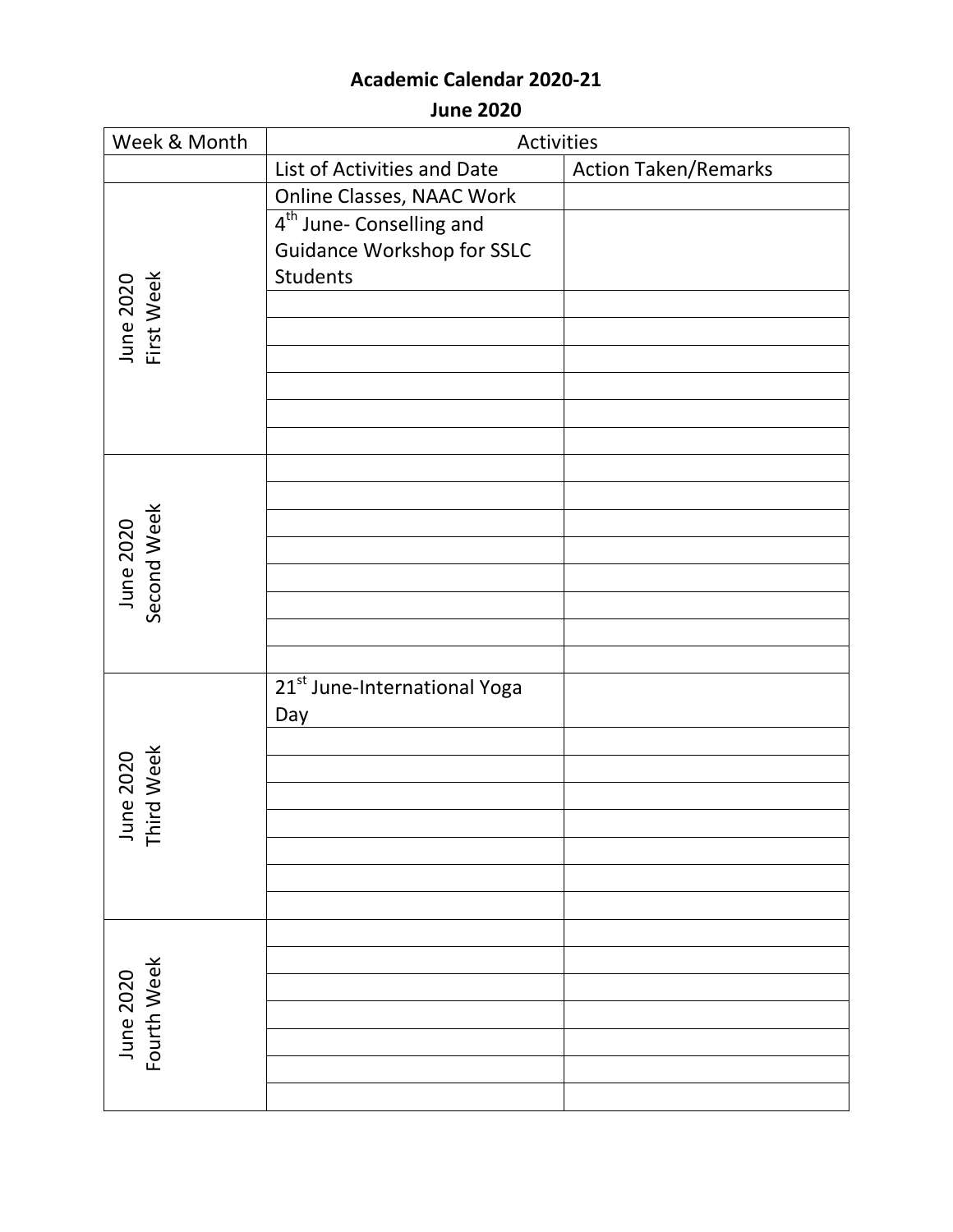I

## **Academic Calendar 2020-21**

**July 2020**

| Week & Month             | Activities                       |                             |
|--------------------------|----------------------------------|-----------------------------|
|                          | List of Activities and Date      | <b>Action Taken/Remarks</b> |
|                          | <b>Online Classes, NAAC Work</b> |                             |
|                          |                                  |                             |
|                          |                                  |                             |
| July 2020<br>First Week  |                                  |                             |
|                          |                                  |                             |
|                          |                                  |                             |
|                          |                                  |                             |
|                          |                                  |                             |
|                          |                                  |                             |
|                          |                                  |                             |
| July 2020<br>Second Week |                                  |                             |
|                          |                                  |                             |
|                          |                                  |                             |
|                          |                                  |                             |
|                          |                                  |                             |
|                          |                                  |                             |
|                          | NAAC Work, Admission Work        |                             |
|                          |                                  |                             |
|                          |                                  |                             |
|                          |                                  |                             |
|                          |                                  |                             |
| July 2020<br>Third Week  |                                  |                             |
|                          |                                  |                             |
|                          |                                  |                             |
| Fourth Week<br>July 2020 |                                  |                             |
|                          |                                  |                             |
|                          |                                  |                             |
|                          |                                  |                             |
|                          |                                  |                             |
|                          |                                  |                             |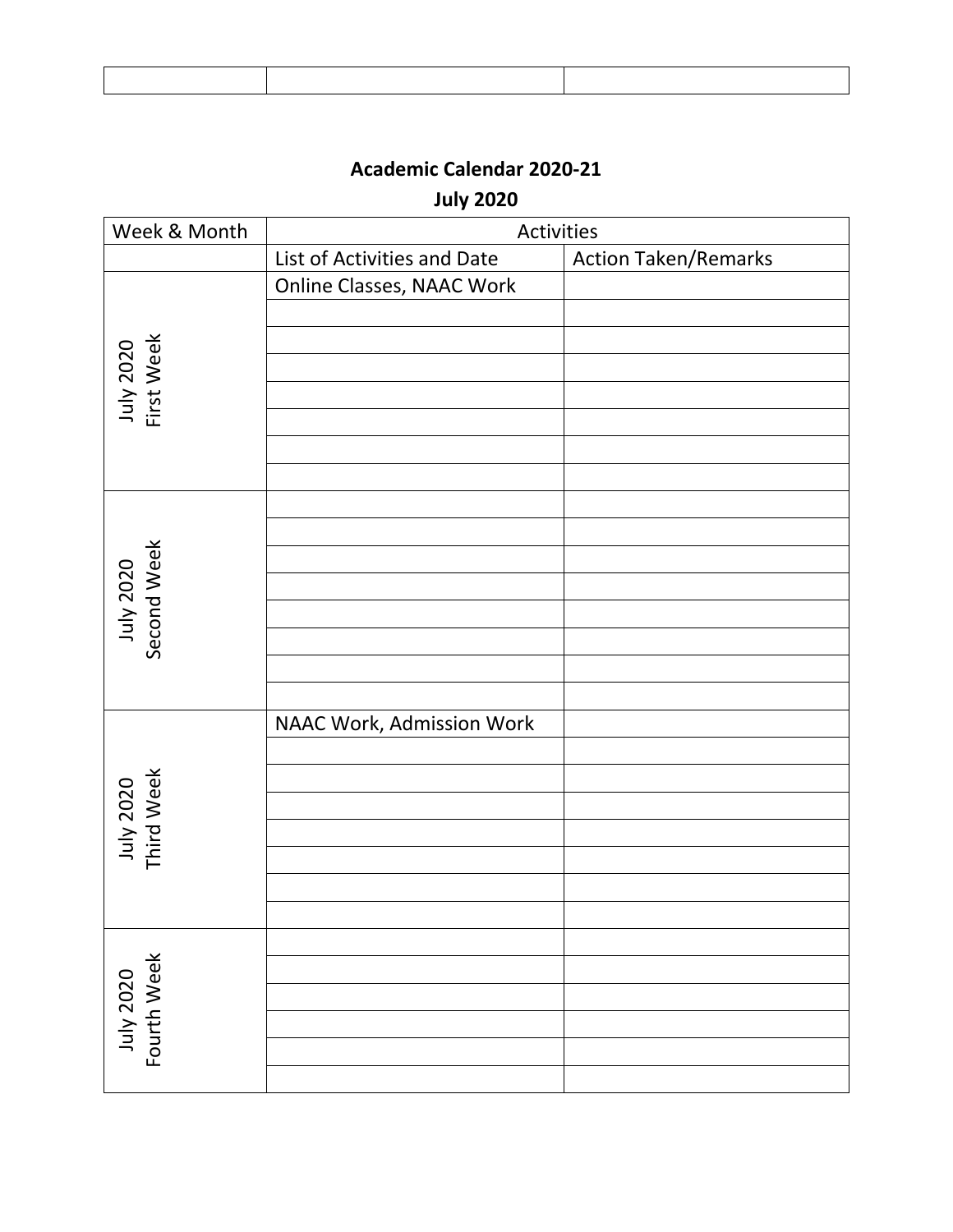# **August 2020**

| Week & Month               | Activities                                |                             |
|----------------------------|-------------------------------------------|-----------------------------|
|                            | List of Activities and Date               | <b>Action Taken/Remarks</b> |
|                            | NAAC Work, Admission Work                 |                             |
|                            |                                           |                             |
|                            |                                           |                             |
| First Week                 |                                           |                             |
|                            |                                           |                             |
| August 2020                |                                           |                             |
|                            |                                           |                             |
|                            |                                           |                             |
|                            | World Kitchen Garden Day                  |                             |
|                            | World Vegetarian Day                      |                             |
| August 2020<br>Second Week |                                           |                             |
|                            |                                           |                             |
|                            |                                           |                             |
|                            |                                           |                             |
|                            |                                           |                             |
|                            |                                           |                             |
|                            | 15 <sup>th</sup> August- Independence Day |                             |
|                            |                                           |                             |
|                            |                                           |                             |
|                            |                                           |                             |
|                            |                                           |                             |
| August 2020<br>Third Week  |                                           |                             |
|                            |                                           |                             |
|                            |                                           |                             |
| August 2020<br>Fourth Week | 29 <sup>th</sup> August- National Sports  |                             |
|                            | Day                                       |                             |
|                            |                                           |                             |
|                            |                                           |                             |
|                            |                                           |                             |
|                            |                                           |                             |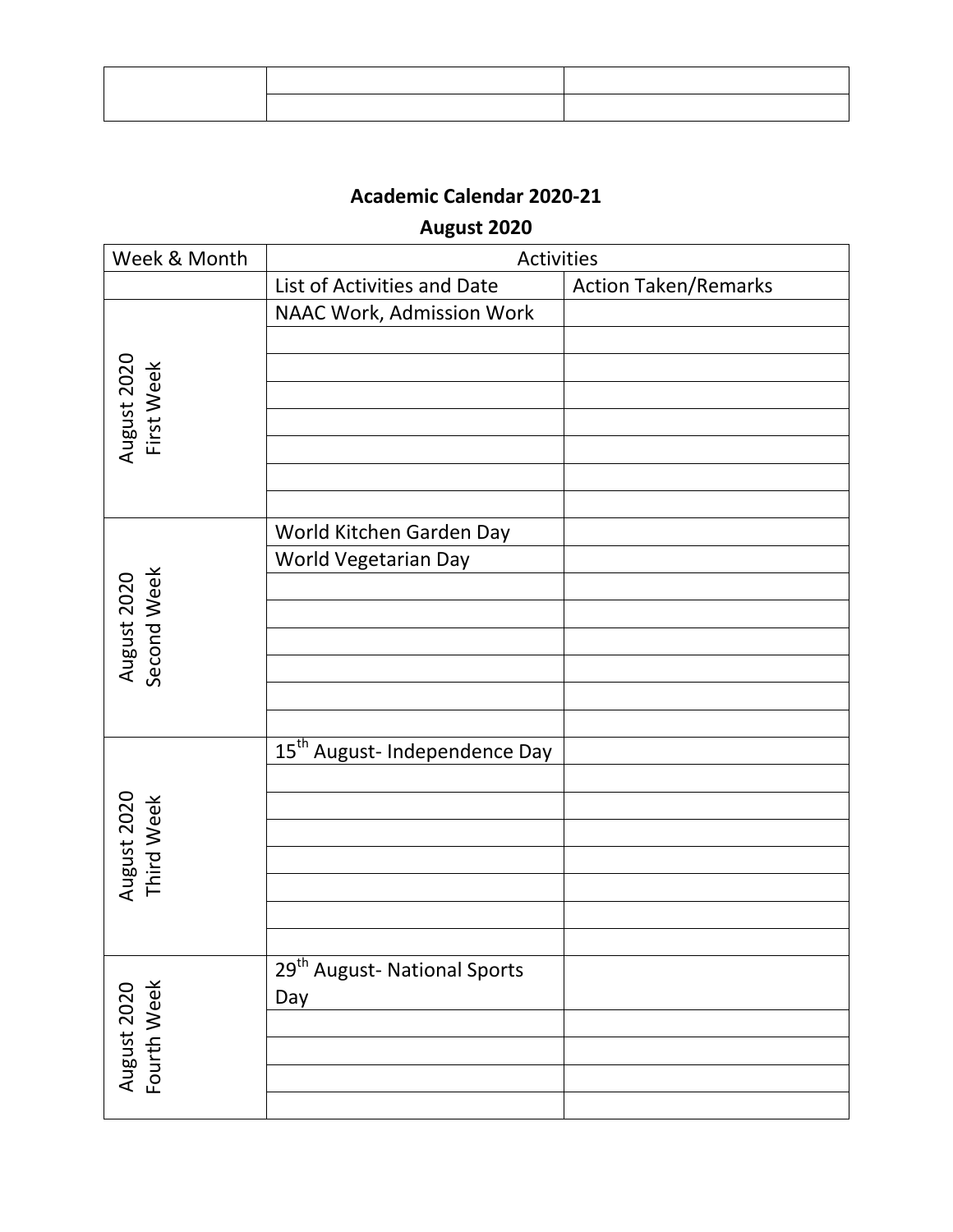# **September 2020**

| Week & Month                     | Activities                       |                             |
|----------------------------------|----------------------------------|-----------------------------|
|                                  | List of Activities and Date      | <b>Action Taken/Remarks</b> |
|                                  | Orientation Programme for        |                             |
|                                  | Students 01-09-2020              |                             |
|                                  | <b>National Nutritional Week</b> |                             |
| September 2020<br>First Week     |                                  |                             |
|                                  |                                  |                             |
|                                  |                                  |                             |
|                                  |                                  |                             |
|                                  |                                  |                             |
|                                  |                                  |                             |
|                                  | <b>Orientation Programme</b>     |                             |
|                                  | 10-09-2020, World Suicide        |                             |
|                                  | <b>Prevention Day</b>            |                             |
|                                  | Sept8: International Literacy    |                             |
|                                  | Day                              |                             |
|                                  |                                  |                             |
|                                  |                                  |                             |
| September 2020<br>Second Week    |                                  |                             |
|                                  |                                  |                             |
|                                  |                                  |                             |
|                                  |                                  |                             |
|                                  |                                  |                             |
| 020<br>Third Week<br>September 2 | <b>Consumer Awareness</b>        |                             |
|                                  | Programme                        |                             |
|                                  |                                  |                             |
|                                  |                                  |                             |
|                                  |                                  |                             |
|                                  |                                  |                             |
|                                  |                                  |                             |
|                                  |                                  |                             |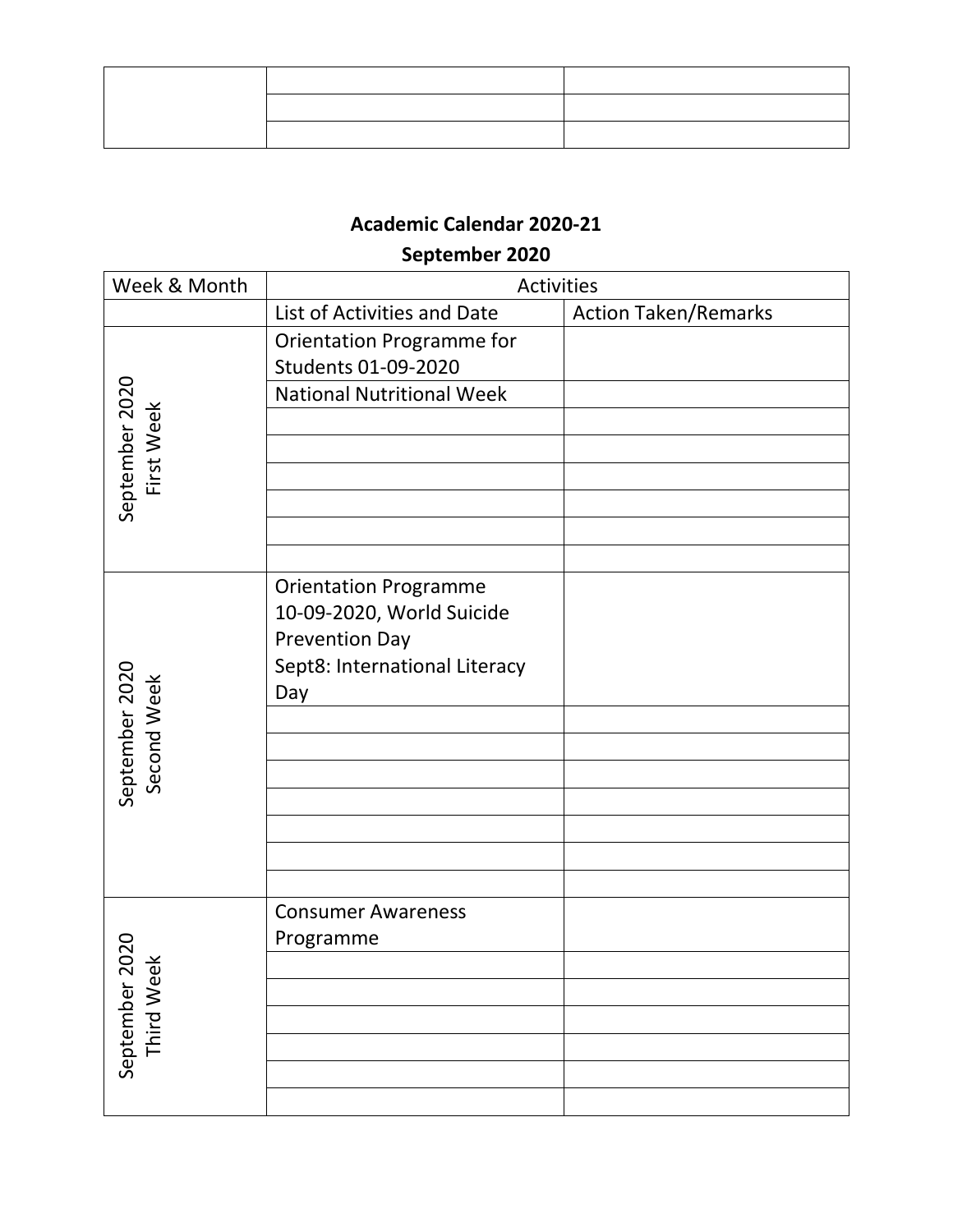|                               | 24 <sup>th</sup> Sept: NSS Day |  |
|-------------------------------|--------------------------------|--|
|                               | Sept 26: Day of deaf, World    |  |
|                               | Contraceptive Day              |  |
|                               | Sept 27: World Heart Day       |  |
| September 2020<br>Fourth Week | Kitchen Garden Day             |  |
|                               |                                |  |
|                               |                                |  |
|                               |                                |  |
|                               |                                |  |

#### **October 2020**

| Week & Month                | Activities                                 |                             |
|-----------------------------|--------------------------------------------|-----------------------------|
|                             | List of Activities and Date                | <b>Action Taken/Remarks</b> |
|                             | Oct1: International Day for the<br>elderly |                             |
|                             | Flower Arrangement and Floor               |                             |
|                             | Decoration demonstration                   |                             |
|                             | programme                                  |                             |
|                             | 2 <sup>nd</sup> October-Gandhi Jayanthi    |                             |
| October 2020<br>First Week  |                                            |                             |
|                             |                                            |                             |
|                             |                                            |                             |
|                             |                                            |                             |
|                             |                                            |                             |
|                             | World Mental Health Day, 10-               |                             |
|                             | 10-10-2020                                 |                             |
|                             | 11-10-2020- National Girl Child            |                             |
|                             | Day                                        |                             |
|                             | <b>Guest Lecturing-Department of</b>       |                             |
| Second Week<br>October 2020 | Commerce                                   |                             |
|                             | Oct 16-World Food Day                      |                             |
|                             |                                            |                             |
|                             |                                            |                             |
|                             |                                            |                             |
|                             |                                            |                             |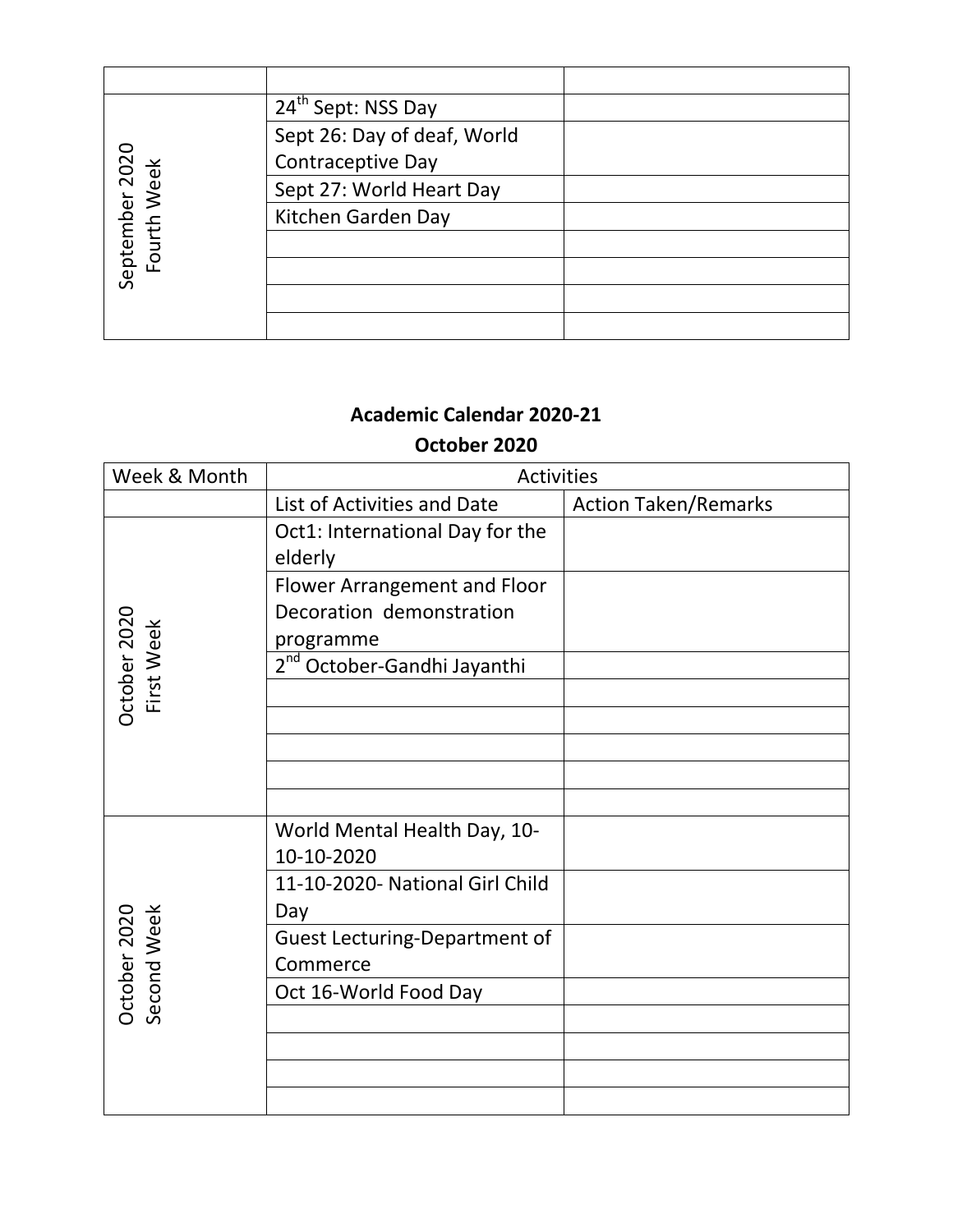|                             | Soft Skill Training Programme       |
|-----------------------------|-------------------------------------|
|                             | 19-10-2020                          |
|                             | Exhibition                          |
| October 2020<br>Third Week  |                                     |
|                             |                                     |
|                             | <b>Activity from Rangers</b>        |
|                             |                                     |
|                             |                                     |
|                             |                                     |
|                             | <b>Commerce Fest</b>                |
|                             | <b>Quix from English Department</b> |
|                             |                                     |
| October 2020<br>Fourth Week |                                     |
|                             |                                     |
|                             |                                     |
|                             |                                     |
|                             |                                     |

#### **November 2020**

| Week & Month                | <b>Activities</b>            |                             |
|-----------------------------|------------------------------|-----------------------------|
|                             | List of Activities and Date  | <b>Action Taken/Remarks</b> |
|                             | Kannada Rajyotsava, 01-11-   |                             |
|                             | 2020                         |                             |
|                             | <b>Marketing Day</b>         |                             |
| November 2020<br>First Week | <b>World Diabetic Day</b>    |                             |
|                             |                              |                             |
|                             |                              |                             |
|                             |                              |                             |
|                             |                              |                             |
|                             | Nov $2^{nd}$ to $7^{th}$ -C1 |                             |
|                             | 10-11-2020-National          |                             |
| Week                        | Commerce Day                 |                             |
| November 2020<br>Second     | Nov9: Nutrition Day          |                             |
|                             | <b>Activity from Rangers</b> |                             |
|                             |                              |                             |
|                             |                              |                             |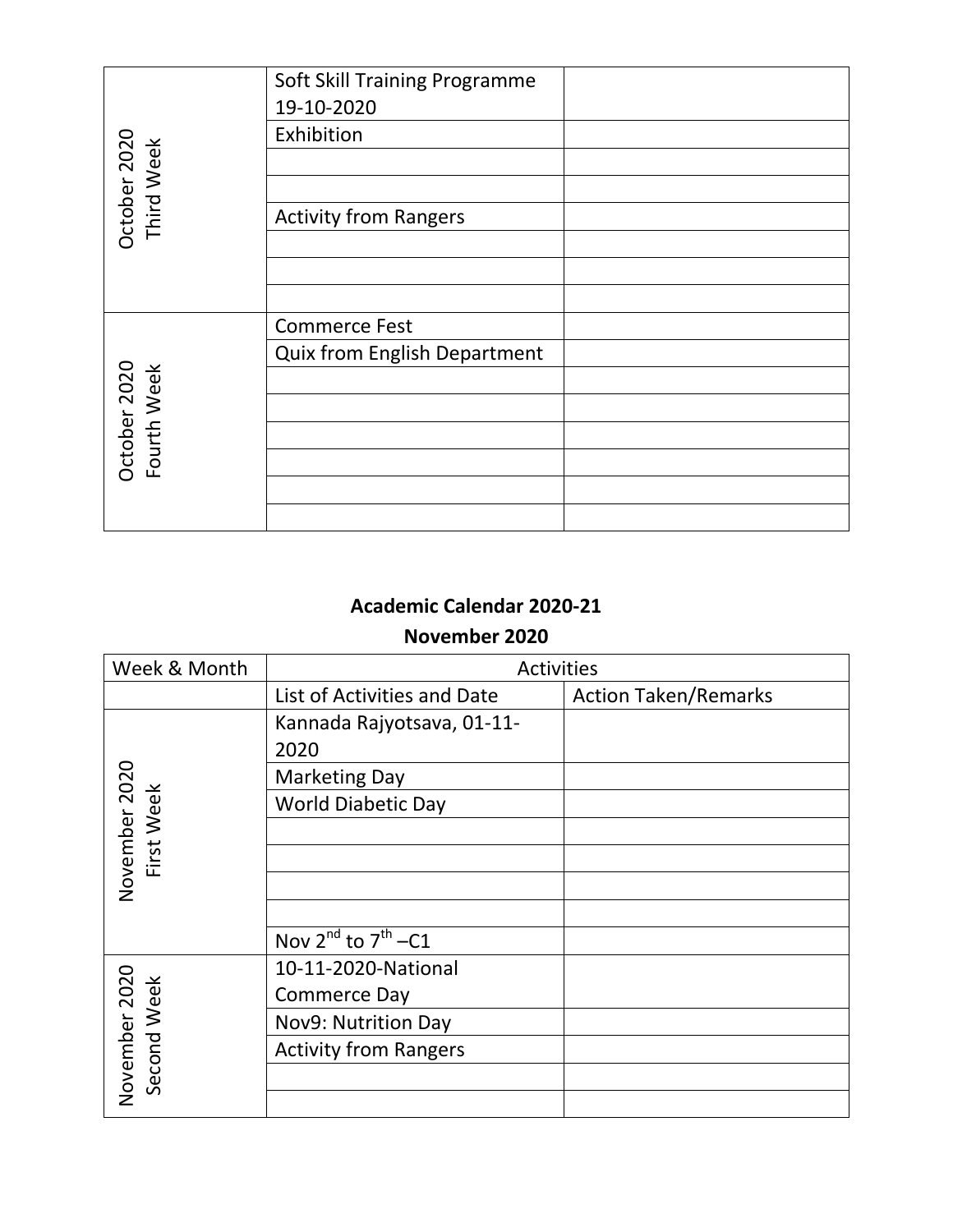|                              | Nov 14: Children Day                                                                                                 |  |
|------------------------------|----------------------------------------------------------------------------------------------------------------------|--|
|                              | HR Day                                                                                                               |  |
| November 2020<br>Third Week  | <b>Preparation of Ecucational</b><br>teaching material to enhance<br>the teaching learning process<br>in early years |  |
| November 2020<br>Fourth Week |                                                                                                                      |  |

# **Academic Calendar 2020-21 December 2020**

| Week & Month                                       | <b>Activities</b>                                     |                             |
|----------------------------------------------------|-------------------------------------------------------|-----------------------------|
|                                                    | List of Activities and Date                           | <b>Action Taken/Remarks</b> |
|                                                    | World Aids Day, 01-12-2010                            |                             |
|                                                    | 1 <sup>st</sup> to 7 <sup>th</sup> December- NSS Camp |                             |
| December 2020<br>First Week                        |                                                       |                             |
|                                                    | World Day of the Handicapped                          |                             |
|                                                    | Dec1st to 8 <sup>th</sup> -C2                         |                             |
|                                                    |                                                       |                             |
|                                                    |                                                       |                             |
|                                                    |                                                       |                             |
| ျှ<br><b>Dec</b> 5 20<br><b>E</b> 5 20<br><b>D</b> | <b>Creative Activity Forum</b>                        |                             |
|                                                    |                                                       |                             |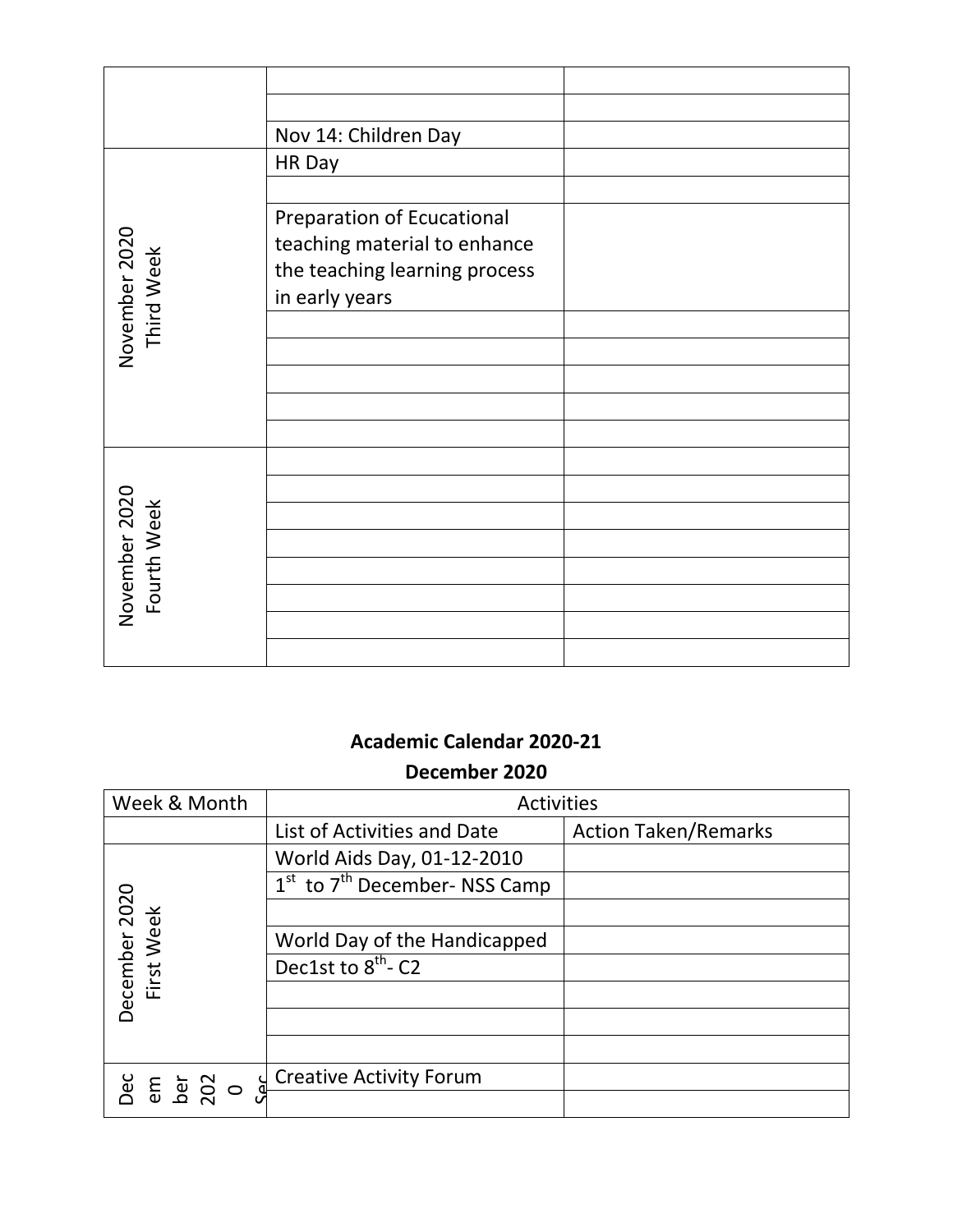|                              | A special Lecture from English<br>Department |  |
|------------------------------|----------------------------------------------|--|
| December 2020<br>Third Week  |                                              |  |
|                              |                                              |  |
|                              |                                              |  |
|                              |                                              |  |
|                              |                                              |  |
|                              |                                              |  |
|                              | Vishwamanava Dina, 29-12-<br>2020            |  |
|                              | 24-12-2020- National                         |  |
|                              | <b>Consumers Day</b>                         |  |
|                              |                                              |  |
|                              |                                              |  |
| December 2020<br>Fourth Week |                                              |  |
|                              |                                              |  |
|                              |                                              |  |
|                              |                                              |  |

# **January 2021**

| Week & Month               | <b>Activities</b>           |                             |
|----------------------------|-----------------------------|-----------------------------|
|                            | List of Activities and Date | <b>Action Taken/Remarks</b> |
|                            | Jan1-Global Family Day      |                             |
|                            |                             |                             |
| January 2021<br>First Week |                             |                             |
|                            |                             |                             |
|                            |                             |                             |
|                            |                             |                             |
|                            |                             |                             |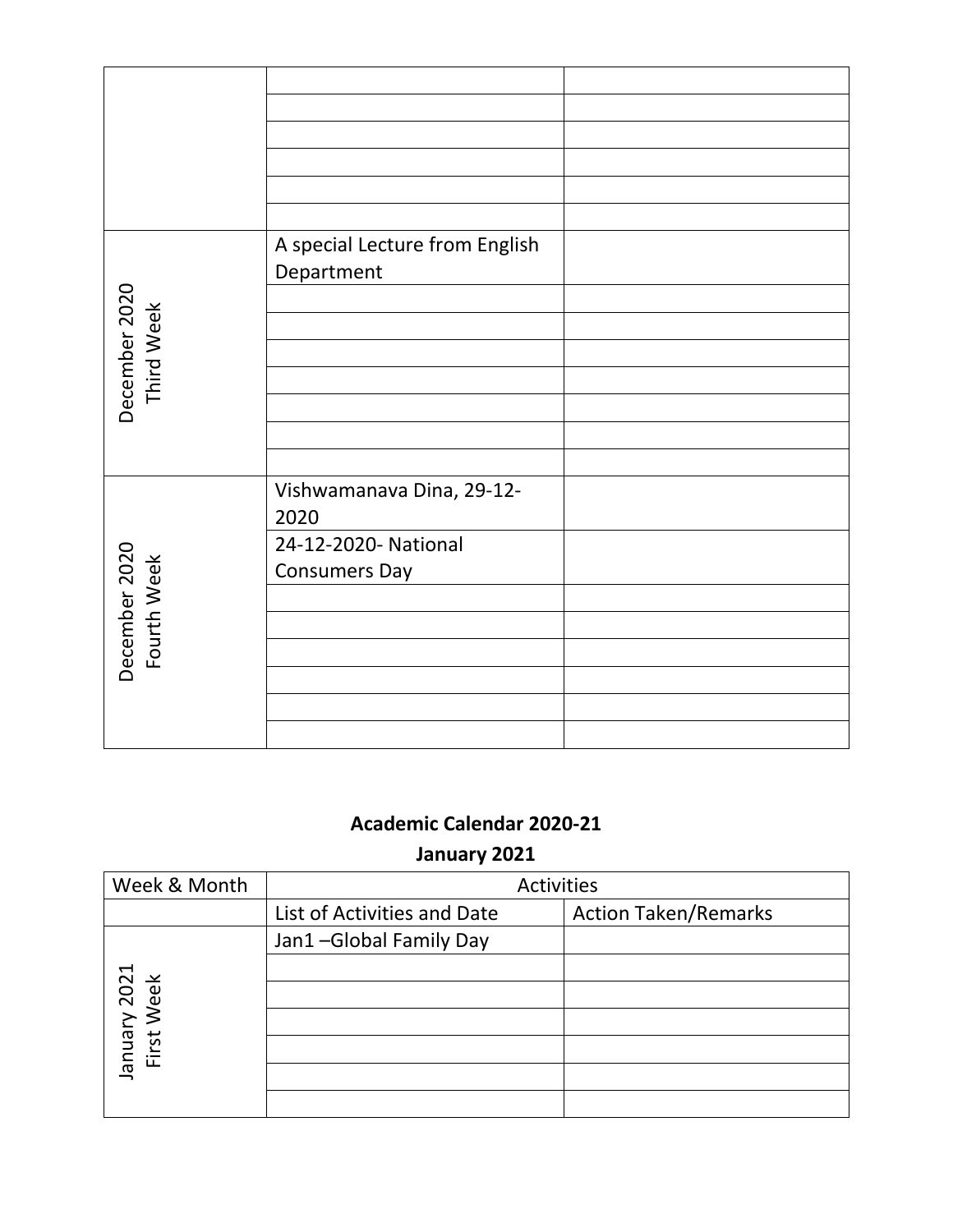|                             | 12-01-2021-Youth Day                                                 |  |
|-----------------------------|----------------------------------------------------------------------|--|
|                             |                                                                      |  |
|                             |                                                                      |  |
|                             |                                                                      |  |
| Second Week<br>January 2021 |                                                                      |  |
|                             |                                                                      |  |
|                             |                                                                      |  |
|                             | Talk on Current Trends in                                            |  |
|                             | Psychology, 16-01-2021                                               |  |
|                             |                                                                      |  |
| January 2021<br>Third Week  |                                                                      |  |
|                             |                                                                      |  |
|                             |                                                                      |  |
|                             |                                                                      |  |
|                             |                                                                      |  |
|                             |                                                                      |  |
|                             | K.S.Na Janma Dina, 26-01-2021<br>27 <sup>th</sup> Jan- International |  |
| Fourth Week<br>January 2021 | Holocaust Day(Special Lecture)                                       |  |
|                             | 26 <sup>th</sup> January- Republic Day                               |  |
|                             |                                                                      |  |
|                             |                                                                      |  |
|                             |                                                                      |  |
|                             |                                                                      |  |
|                             |                                                                      |  |

**February 2021**

| Week & Month                 | <b>Activities</b>           |                             |
|------------------------------|-----------------------------|-----------------------------|
|                              | List of Activities and Date | <b>Action Taken/Remarks</b> |
|                              | <b>Commerce Exhibition</b>  |                             |
| $\breve{\mathrm{e}}$         |                             |                             |
| Februar <sub>)</sub><br>2021 |                             |                             |
| بغ<br>ب                      |                             |                             |
|                              |                             |                             |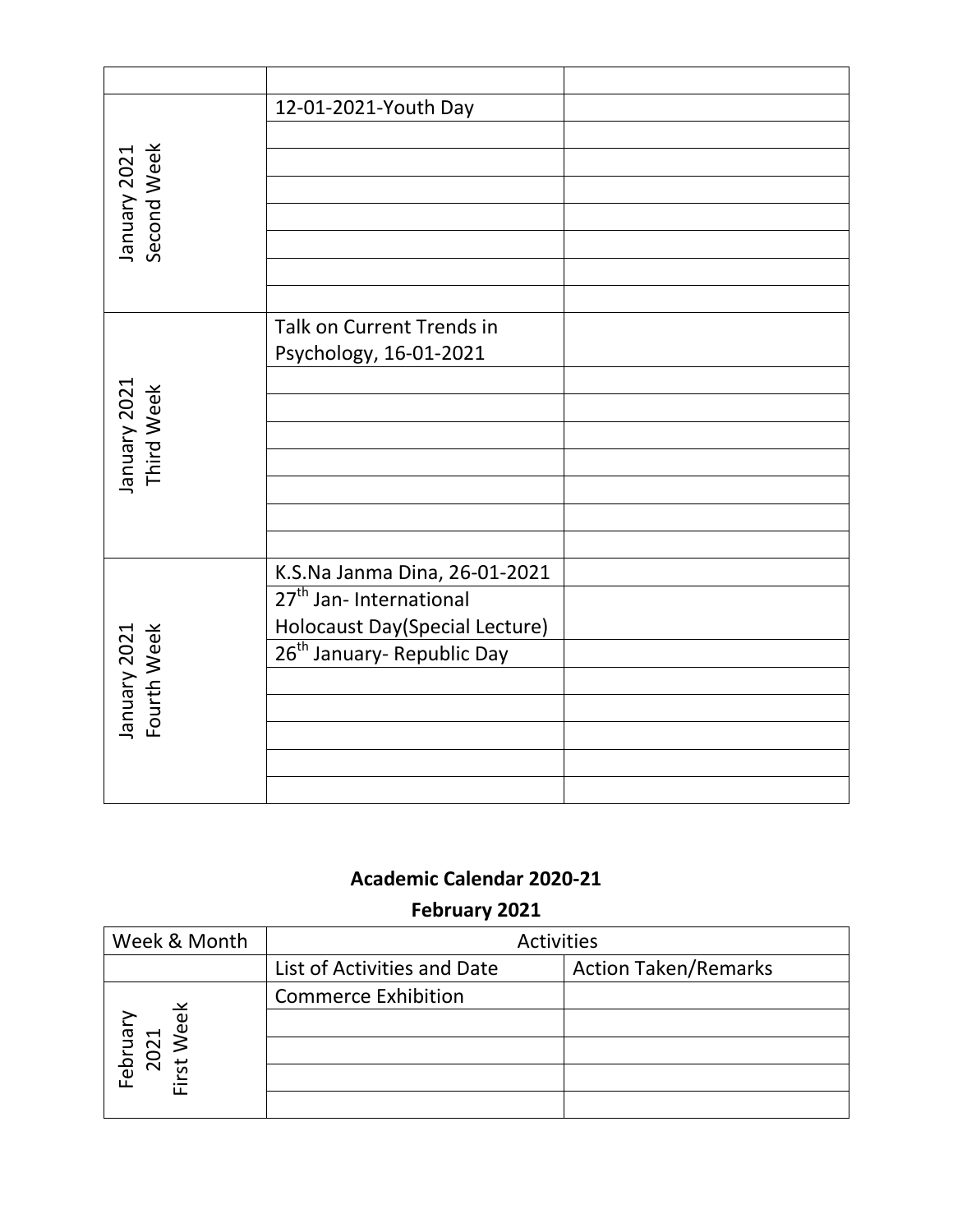|                              | Counselling Camp at College,<br>08-02-2021                                           |
|------------------------------|--------------------------------------------------------------------------------------|
| February 2021<br>Second Week |                                                                                      |
|                              | <b>Guest Lecturing-Department of</b><br>Commerce                                     |
| February 2021<br>Third Week  | 20 <sup>th</sup> Feb- World Day of Social<br>Justice<br><b>Activity from Rangers</b> |
|                              |                                                                                      |
|                              |                                                                                      |
|                              | <b>International Mother Tongue</b><br>Day, 22-02-2021                                |
| February 2021<br>Fourth Week | <b>Blood Donation Camp from</b><br><b>Red Cross</b>                                  |
|                              |                                                                                      |
|                              |                                                                                      |
|                              | Feb 28: National Science Day                                                         |

**Academic Calendar 2020-21 March 2021**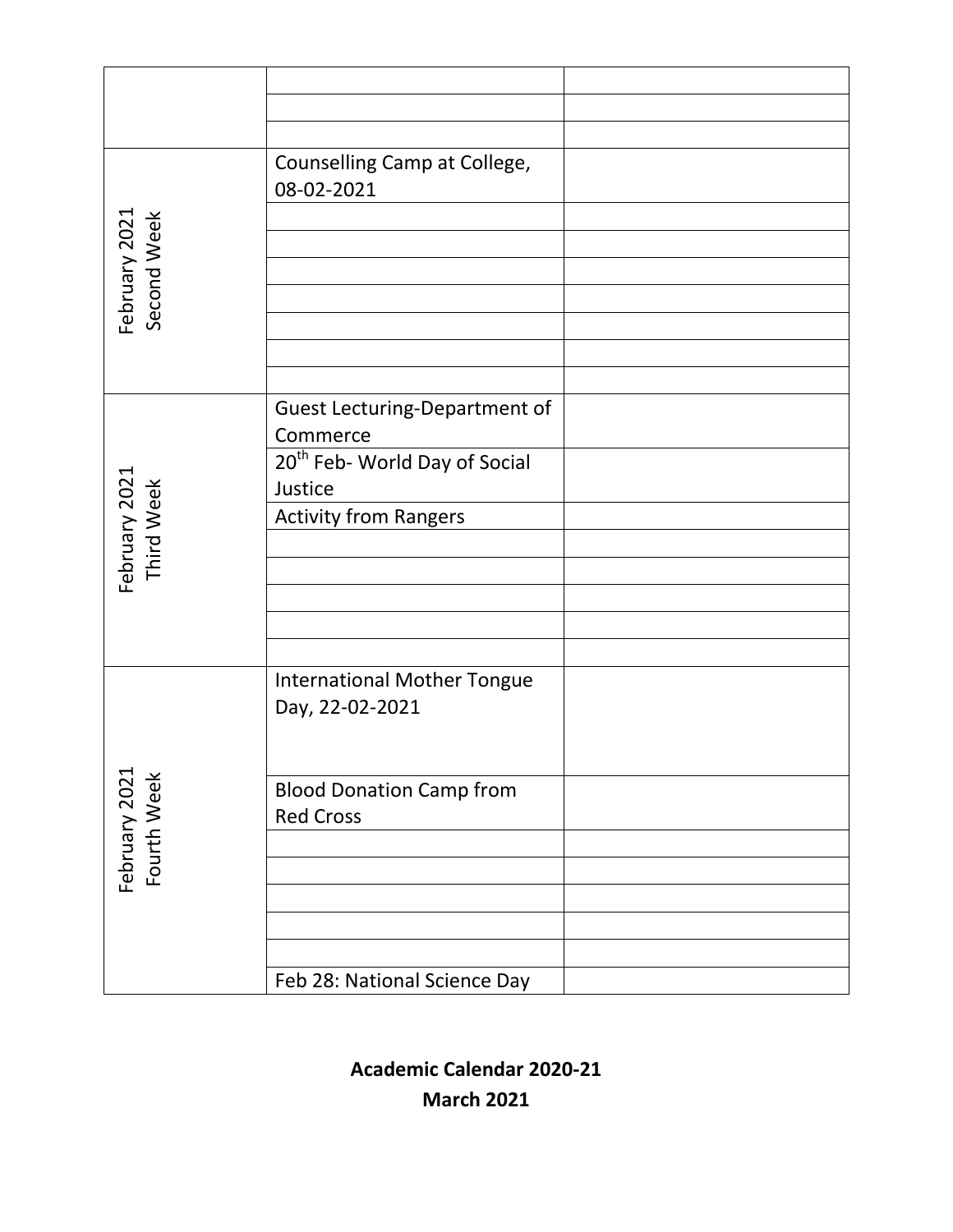| Week & Month              | Activities                                   |                             |
|---------------------------|----------------------------------------------|-----------------------------|
|                           | List of Activities and Date                  | <b>Action Taken/Remarks</b> |
|                           | Industry Visit-Department of                 |                             |
|                           | Commerce                                     |                             |
|                           | C1-First Week of March                       |                             |
|                           |                                              |                             |
| March 2021<br>First Week  |                                              |                             |
|                           |                                              |                             |
|                           |                                              |                             |
|                           |                                              |                             |
|                           |                                              |                             |
|                           | National Level Seminar, 11, 12 <sup>th</sup> |                             |
|                           | 08-03-2021-International                     |                             |
|                           | <b>Womens Day</b>                            |                             |
| March 2021<br>Second Week |                                              |                             |
|                           |                                              |                             |
|                           |                                              |                             |
|                           |                                              |                             |
|                           |                                              |                             |
|                           |                                              |                             |
|                           | Awareness about Psychological                |                             |
|                           | Testing, 18-03-2021                          |                             |
|                           | 15-03-2021-World Consumer                    |                             |
| 2021                      | <b>Rights Day</b>                            |                             |
| Week                      | Union Budget Discussion                      |                             |
|                           | March 16: National Vaccination               |                             |
| March<br>Third V          | Day                                          |                             |
|                           |                                              |                             |
|                           |                                              |                             |
|                           |                                              |                             |
|                           | <b>State Budget Discussion</b>               |                             |
|                           |                                              |                             |
| March 2021                |                                              |                             |
|                           |                                              |                             |
| Fourth Day                |                                              |                             |
|                           |                                              |                             |
|                           |                                              |                             |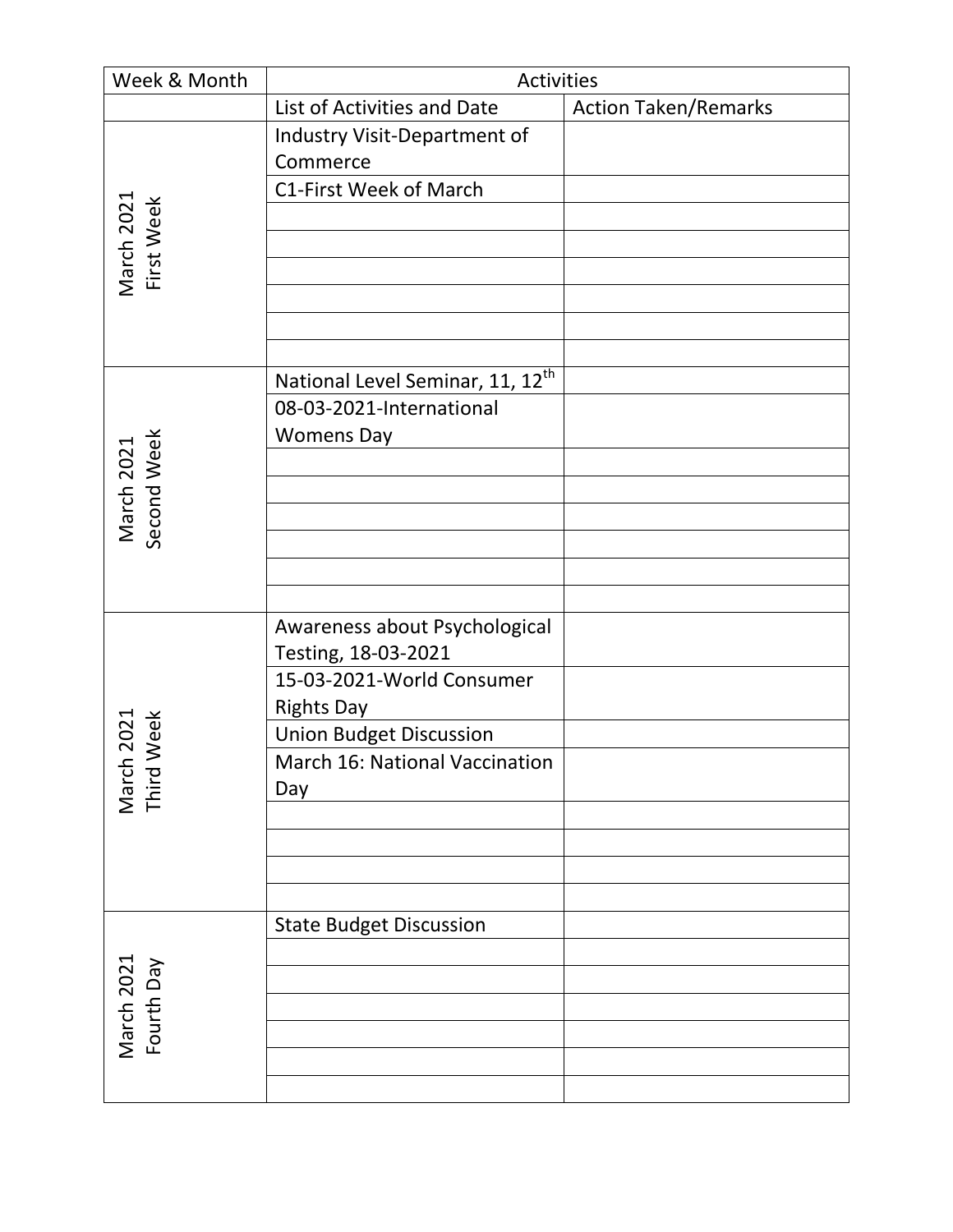**April 2021**

| Week & Month                | Activities                                           |                             |
|-----------------------------|------------------------------------------------------|-----------------------------|
|                             | List of Activities and Date                          | <b>Action Taken/Remarks</b> |
|                             | 2 <sup>nd</sup> & 3 <sup>rd</sup> April: Malnad Zone |                             |
|                             | Badminton                                            |                             |
|                             | C2- Ist Week                                         |                             |
| April 2021<br>First Week    |                                                      |                             |
|                             |                                                      |                             |
|                             |                                                      |                             |
|                             |                                                      |                             |
|                             |                                                      |                             |
|                             |                                                      |                             |
|                             |                                                      |                             |
|                             |                                                      |                             |
|                             |                                                      |                             |
|                             |                                                      |                             |
| April 2021<br>Second Week   |                                                      |                             |
|                             |                                                      |                             |
|                             |                                                      |                             |
|                             | Ambedkar Jayanthi                                    |                             |
|                             |                                                      |                             |
|                             |                                                      |                             |
|                             |                                                      |                             |
|                             |                                                      |                             |
| March 2021<br>Third Week    |                                                      |                             |
|                             |                                                      |                             |
|                             |                                                      |                             |
|                             |                                                      |                             |
|                             |                                                      |                             |
| April 2021<br>Fourth<br>VeQ |                                                      |                             |
|                             |                                                      |                             |
|                             |                                                      |                             |